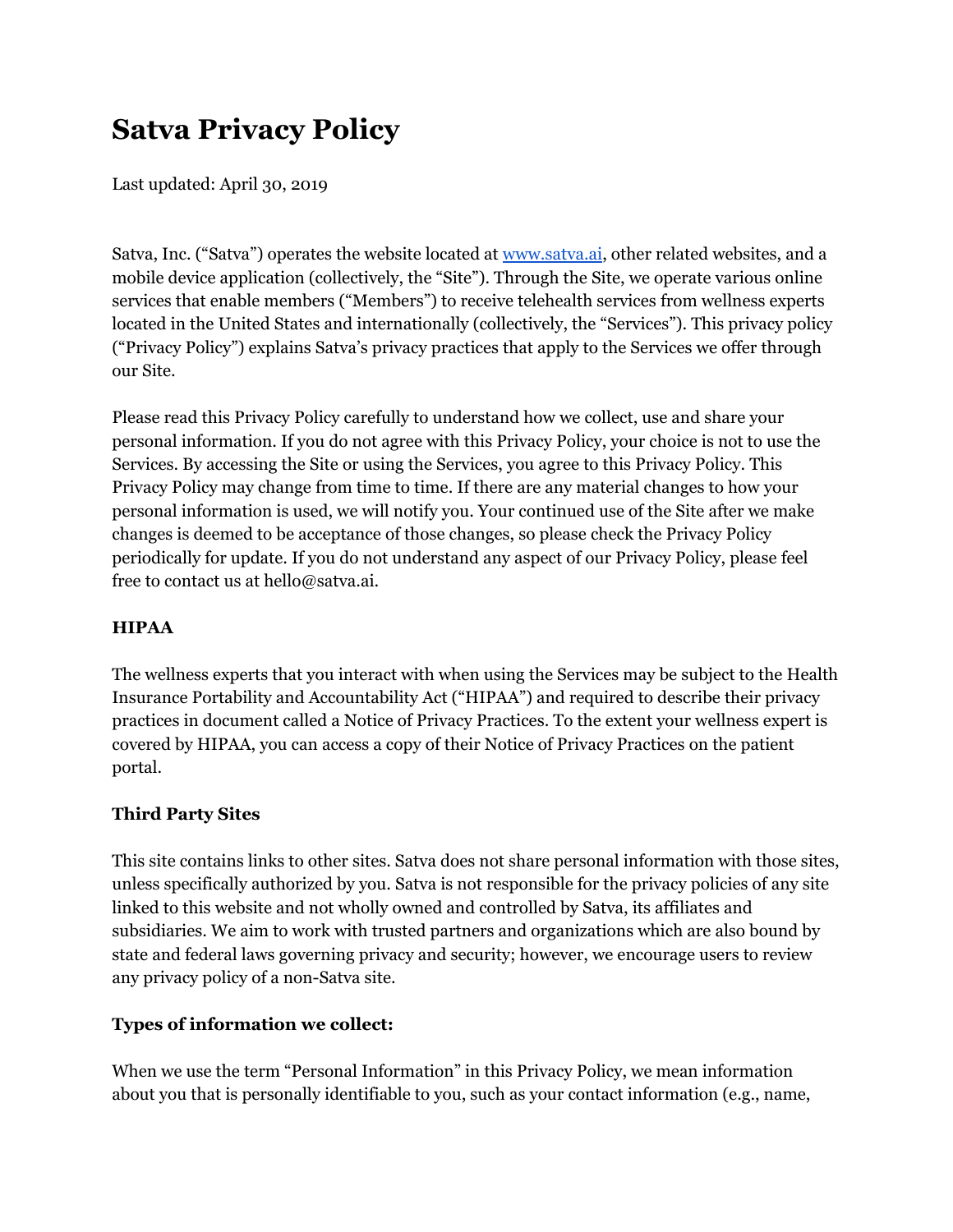address, email address, or telephone number), personally identifiable health or medical information, including health/lifestyle tracking data ("Health Information"), device IDs, certain cookie and network identifiers, and any other non-public information that is associated with such information (collectively, "Personal Information"). When we use the term "De-Identified Information", we mean information about you but that does not identify you.

# **The Personal Information we collect or maintain may include:**

- Your name, age, email address, username, password, and other registration information.
- Health Information that you provide us, which may include information or records relating to your medical or health history, health status, and other health related information.
- Health information about you prepared by the wellness expert(s) who provide the Services through the Site such as medical records, treatment and examination notes, and other health related information.
- Billing information that you provide us.
- Information about the computer or mobile device you are using, such as what Internet browser you use, the kind of computer or mobile device you use, and other information about how you use the Site.
- Other information you input into the Site or related services, including but not limited to ratings and reviews.

## **Your Image, Voice and Likeness.**

We may make audio and video recordings of your sessions with Wellness Experts if you consent to our doing so in the Satva mobile device application. These recordings will be stored by Satva on a temporary basis and may be used to create transcripts and personalize and improve your wellness experience on Satva. You consent to being the subject of any audio or video recordings made by us and grant permission for these to be stored and maintained by us. If you want Satva to delete a recorded session with a wellness expert, please email us at hello@satva.ai.

## **We may use your Personal Information for the following purposes:**

- To provide you with the Services.
- To improve the Site and Services.
- To verify the legitimacy of reviews and ratings.
- To create De-identified Information such as aggregate statistics relating to the use of the Service.
- To notify you when Site updates are available.
- To market and promote our Site and the Services offered to you through the Site.
- To fulfill any other purpose for which you provide us Personal Information.
- For any other purpose for which you give us authorization.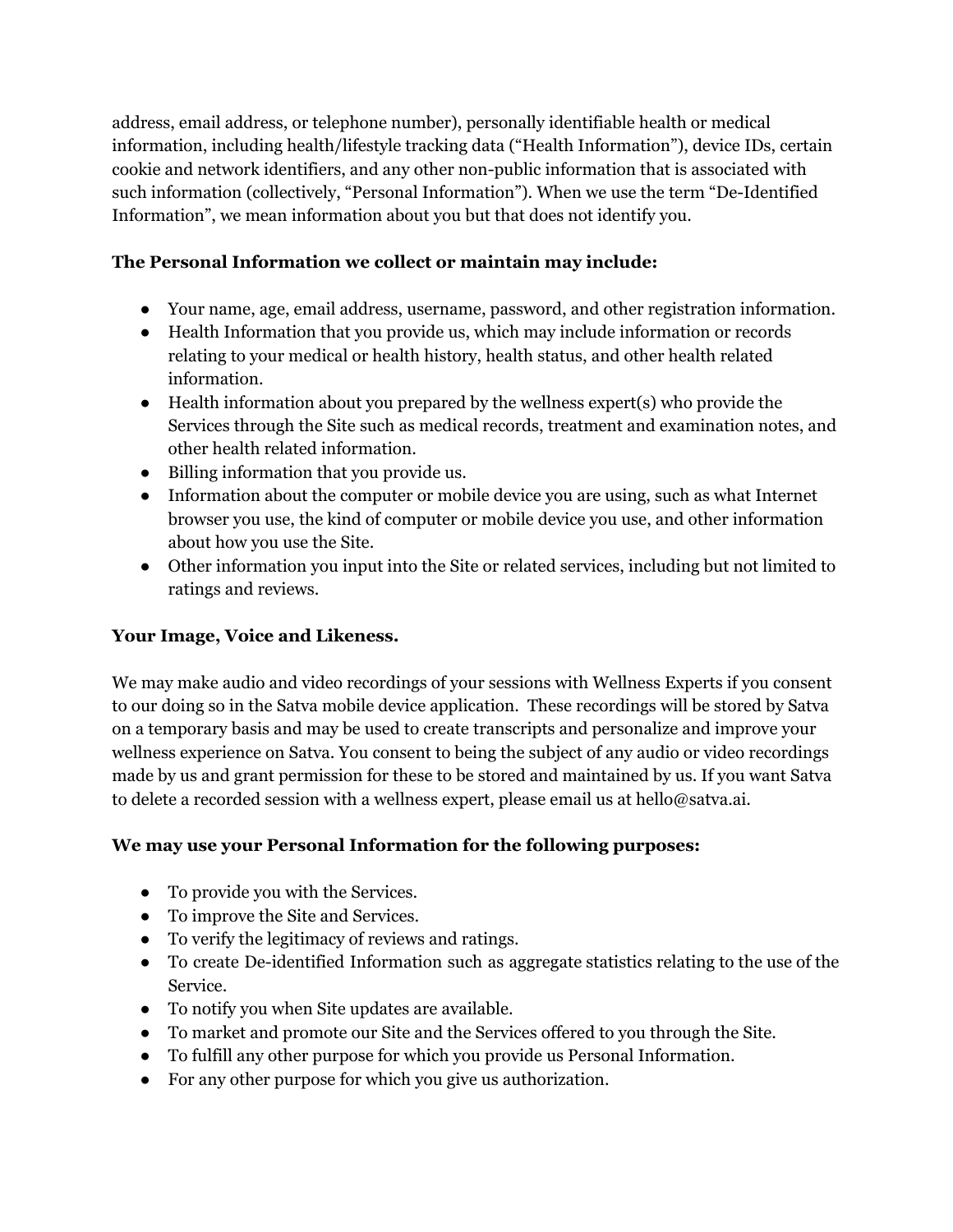You can "opt out" of receiving direct marketing or market research information by emailing us at hello@satva.ai.

# **We may also disclose Personal Information that we collect or you provide as permitted or allowed by law, as follows:**

- To the wellness experts you choose to engage with through the Services.
- To contractors, service providers and other third parties we use to support our business and who are bound by contractual obligations to keep personal information confidential and use it only for the purposes for which we disclose it to them.
- As required by law, which can include providing information as required by law, regulation, subpoena, court order, legal process or government request.
- When we believe in good faith that disclosure is necessary to protect your safety or the safety of others, to protect our rights, to investigate fraud, or to respond to a government request.
- To a buyer or other successor in the event of a merger, divestiture, restructuring, reorganization, dissolution or other sale or transfer of some or all of Satva's assets, whether as a going concern or as part of bankruptcy, liquidation or similar proceeding, in which Personal Information maintained by the Site is among the assets transferred.

# **Information we collect via technology:**

- Site Activity Information: We may keep track of some of the actions you take on the Site, such as the content of searches you perform on the Site.
- Access Device and Browser Information: When you access the Site from a computer or other device, we may collect anonymous information from that device, such as your Internet protocol address, browser type, connection speed and access times.
- Cookies: A cookie is a small file containing a string of characters that is sent to your computer when you visit a website. When you visit the Site again, the cookie allows that site to recognize your browser. Cookies may store unique identifiers, user preferences and other information. You can reset your browser to refuse all cookies or to indicate when a cookie is being sent. However, some Site features or services may not function properly without cookies. We use cookies to improve the quality of our service, including for storing user preferences, tracking user trends and providing relevant advertising to you.
- Real-Time Location: Certain features of the Site use GPS technology to collect real-time information about the location of your device so that the Site can connect you to a wellness expert in the area where you are located.
- Google Analytics: We use Google Analytics to help analyze how users use the Site. Google Analytics uses Cookies to collect information such as how often users visit the Site, what pages they visit, and what other sites they used prior to coming to the Site. We use the information we get from Google Analytics only to improve our Site and Services. Google Analytics collects only the IP address assigned to you on the date you visit the Site, rather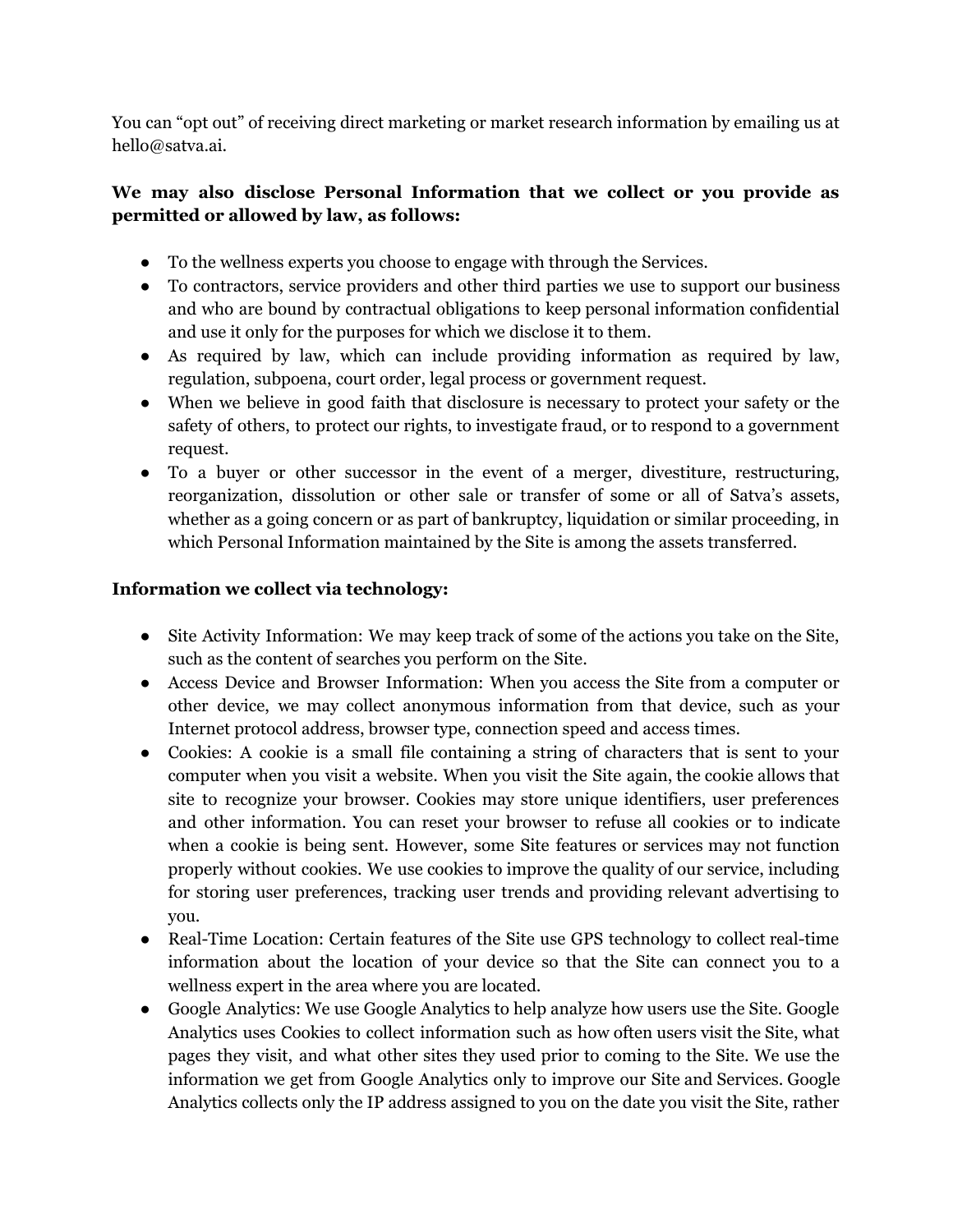than your name or other personally identifying information. Although Google Analytics plants a persistent Cookie on your web browser to identify you as a unique user the next time you visit the Site, the Cookie cannot be used by anyone but Google. Google's ability to use and share information collected by Google Analytics about your visits to the Site is restricted by the Google Analytics Terms of Service and the Google Privacy Policy.

#### **De-Identified Information**

De-Identified Information includes aggregate statistics about the use of our Site and Personal Information that has been anonymized by removing any personally identifiable information. For example, Satva may collect de-identified lifestyle tracking information you provide us through the mobile device application that is used to train Satva's personalized wellness services. We may use De-Identified Information created by us without restriction.

#### **Data Security, Integrity and Access**

The Personal Information you provide and we collect is stored within databases that we control directly or through our service providers. As we deem appropriate and as required by the applicable law, we use security measures appropriate for the sensitivity of the Personal Information and consistent with industry standards, including physical, organizational and technological protections, such as firewalls, to protect your Personal Information. We also use industry standard encryption technology to protect credit card and password information. However, since no security system is impenetrable, we cannot guarantee the security of our databases, nor can we guarantee that information you supply will not be intercepted while being transmitted to us over the Internet.

Personal Information may only be accessed by persons within our organization, our third party service providers who require such access to provide you with the services indicated above, or any other party that you have provided us with authorization to share such information with. We retain Personal Information that we collect only as long as reasonably necessary to fulfill the purposes for which it was collected or to otherwise meet any legal requirements.

The Services are intended for users in the United States. If you are located outside the United States and choose to provide information to us, please be aware that we transfer Personal Information to the United States and process and store it there. As a result, this information may be subject to access requests from governments, courts, law enforcement officials and national security authorities in the United States according to its laws. Subject to the applicable laws, we will use reasonable efforts to ensure that appropriate protections are in place to maintain protections on the Personal Information. By submitting your Personal Information, you consent to having your personal data transferred to, processed, and stored in the United States. Satva may assign you a user ID and a password when you as part of your participation and access to the Site and Services. Your user ID and password may only be used by you and the members of your household. You may not share your user ID and password with anyone else,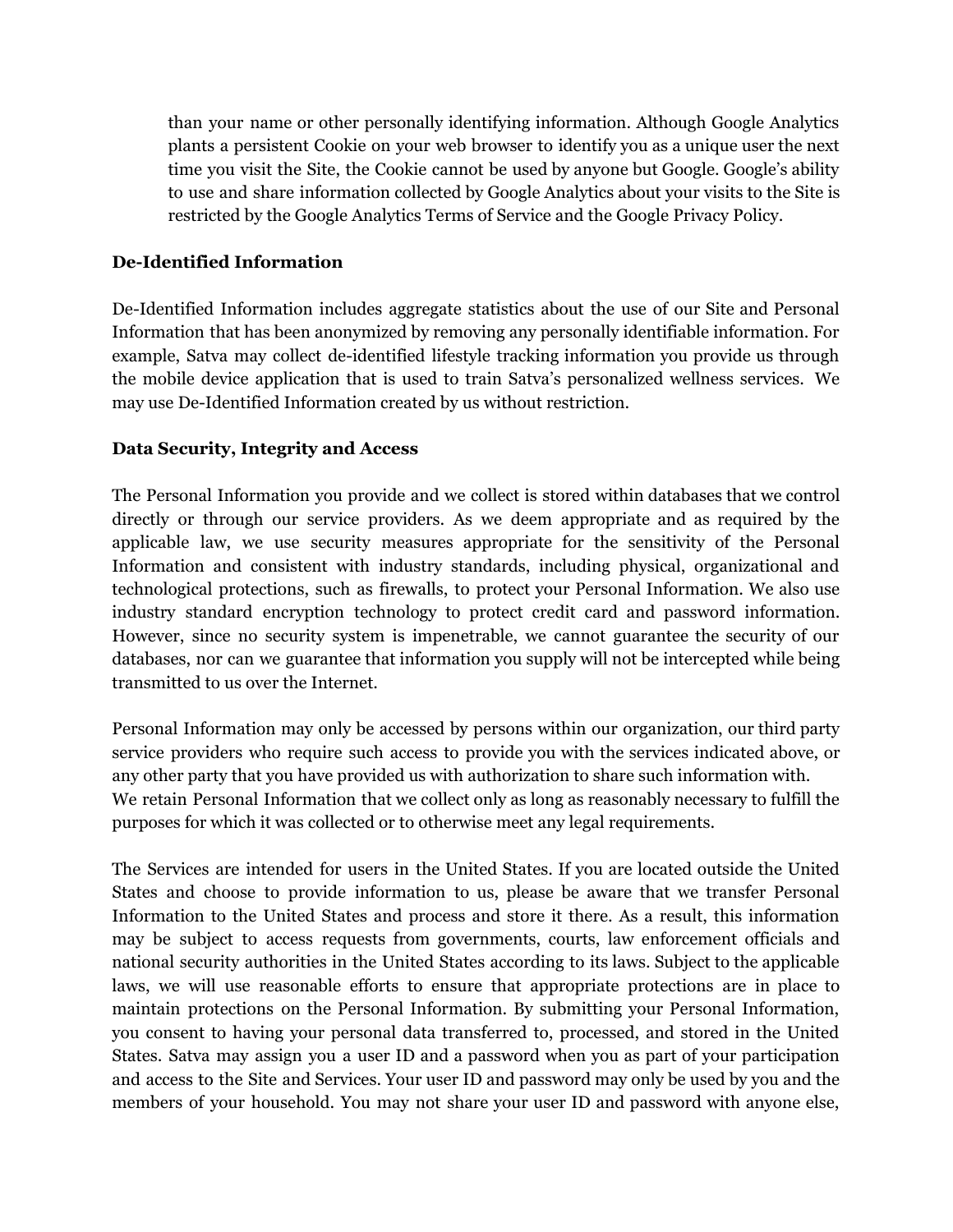and you are solely responsible for maintaining and protecting the confidentiality of your user ID and password. You are fully responsible for all activities that occur under your user ID and password. You can access and update your login information on your profile page of the patient portal.

# **Credit Card Information**

We may share credit card information with trusted third parties in order to bill you for the Services. We use third parties for secure credit card transaction processing, and we send billing information to those third parties to process your orders and payments or to validate your credit card information on file. Credit card information is encrypted during transmission and whenever stored within our systems or with our vendors. In addition to utilizing encryption, we take care to store only the amount of information required to bill you for services.

Our credit card processing vendors use security measures to protect your information both during the transaction and after it's complete. Credit card processing vendors are certified as compliant with multiple industry-standard compliance frameworks including the Payment Card Industry (PCI) Service Provider Level 1, the SSAE-16 audit standard.

# **Modification of Personal Information**

Members will be able to update some of their information through the Site. Requests to modify any information may also be submitted to hello@satva.ai.

## **Limitations on Deletion of Personal Information**

You may request deletion of your Personal Information by us, however, we may be required (by law or otherwise) to keep this information and not delete it (or to keep this information for a certain time, in which case we will comply with your deletion request only after we have fulfilled such requirements). When we delete Personal Information, it will be deleted from the active database, but may remain in our archives and we may also retain De-Identified Information about your use of our services. Once we disclose some of your Personal Information to third parties (such as wellness experts), we may not be able to access that Personal Information any longer and cannot force the deletion or modification of any such information by the parties to whom we have made those disclosures. After we delete Personal Information, we may retain De-Identified Data and will continue to use De-Identified Data as permitted under this Privacy Policy.

## **Report Violations**

You should report any security violations to us by sending an email to hello@satva.ai

## **Children and Minors**